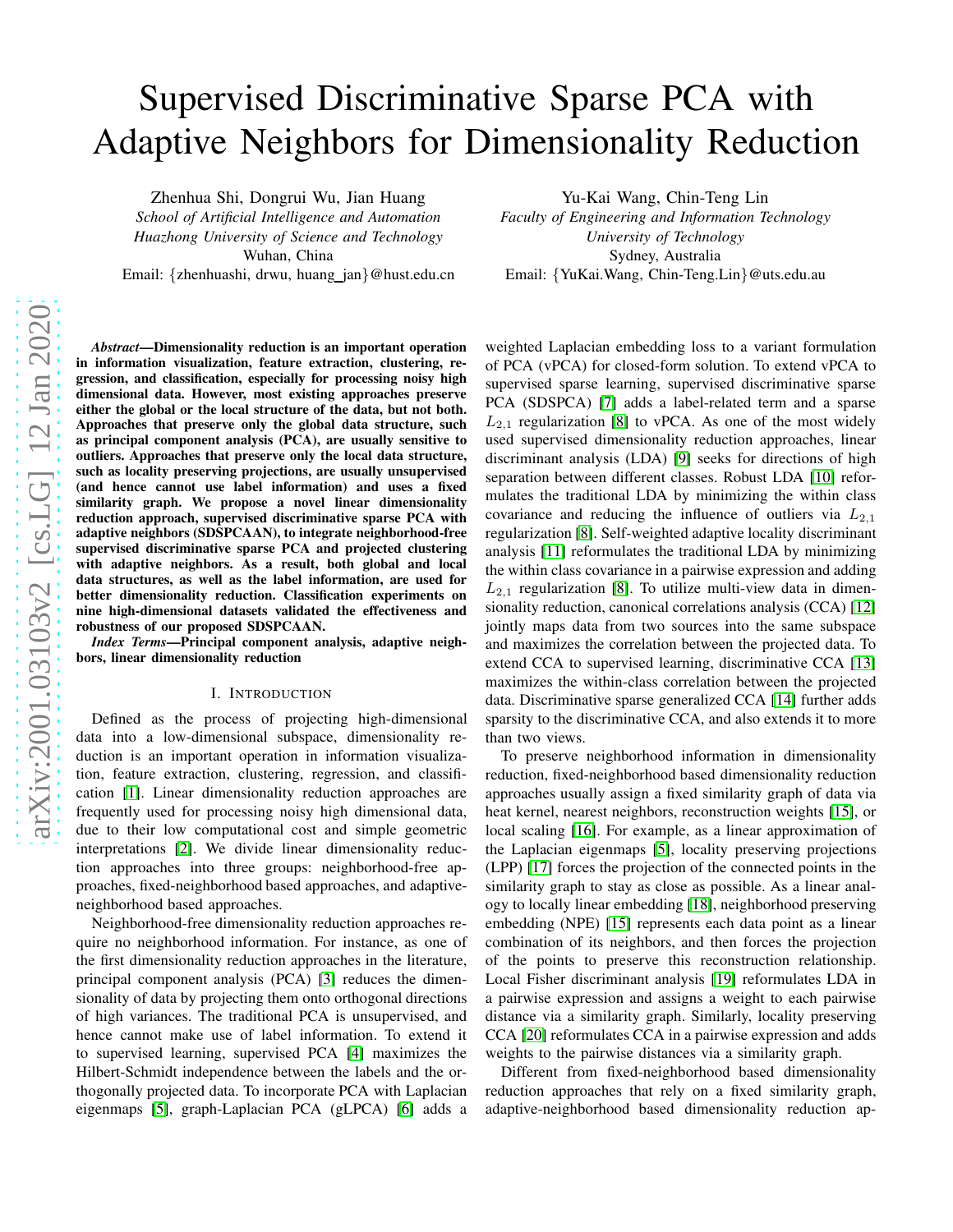proaches use an adaptive similarity graph. For instance, projected clustering with adaptive neighbors (PCAN) [\[21\]](#page-7-18) allows for adaptive neighbors and is able to construct a predefined number of clusters via graphs [\[22\]](#page-7-19), [\[23\]](#page-7-20). To extend PCAN to multi-view learning, multi-view feature extraction with structured graph [\[24\]](#page-7-21) minimizes the differences between the adaptive similarity graph of all views and the fixed similarity graph of each view. To use PCAN for feature selection, struc-tured optimal graph feature selection [\[25\]](#page-7-22) adds a weighted  $L_{2,p}$ regularization of orthogonal projection matrix to the objective function of PCAN. Projective unsupervised flexible embedding with optimal graph [\[26\]](#page-7-23) combines PCAN and ridge regression for image and video representation. To extend PCAN to supervised learning, simultaneously learning neighborship and projection (SLNP) [\[27\]](#page-7-24) learns class-wise similarity graphs and the projection matrix simultaneously.

In summary, neighborhood-free dimensionality reduction approaches that preserve the global data structure are usually more sensitive to outliers than neighborhood based approaches that preserve the local structure. To remedy this, SDSPCA [\[7\]](#page-7-4) applies  $L_{2,1}$  regularization [\[8\]](#page-7-5) to reduce the influence of outliers. Adaptive-neighborhood based dimensionality reduction approaches that learn the similarity graph and projection matrix simultaneously are usually advantageous to fixed-neighborhood based approaches. However, most existing adaptive-neighborhood based dimensionality reduction approaches are unsupervised, leading to unsatisfactory classification performance. To remedy this, SLNP [\[27\]](#page-7-24) extends PCAN to supervised learning, but it needs adequate data from each class for class-wise similarity graph construction.

This paper proposes supervised discriminative sparse PCA with adaptive neighbors (SDSPCAAN) for dimensionality reduction, which extends PCAN to supervised learning, following the approach in [\[28\]](#page-7-25), and integrates it with the stateof-the-art SDSPCA.

The remainder of this paper is organized as follows: Section II introduces PCA, SDSPCA, PCAN and our proposed SDSPCAAN. Section III describes the nine high-dimensional datasets and our experimental results. Section IV draws conclusions.

#### II. METHODS

In this paper, matrices and vectors are denoted by uppercase and lowercase boldface letters, respectively. Other important notations are summarized in Table [I.](#page-1-0)

The training data matrix is  $\mathbf{X} = [\mathbf{x}_1, \dots, \mathbf{x}_n]^T \in \mathbb{R}^{n \times d}$ , where  $n$  is the number of training samples, and  $d$  the feature dimensionality. Without loss of generality, we assume  $X$  is mean-centered, i.e.,  $\mathbf{1}_{1 \times n} \mathbf{X} = \mathbf{0}_{1 \times d}$ . The one-hot coding label matrix of **X** is  $Y = [y_1, ..., y_n]^T \in \mathbb{R}^{n \times c}$ , where c is the number of classes.

#### <span id="page-1-1"></span>*A. Principal Component Analysis (PCA)*

PCA [\[3\]](#page-7-0) reduces the dimensionality of data by projecting them onto orthogonal directions of high variances, which usually have higher signal-to-noise ratios than the directions

TABLE I NOTATIONS USED IN THIS PAPER.

<span id="page-1-0"></span>

| Notation                                 | Meaning                                                                                            |  |  |  |
|------------------------------------------|----------------------------------------------------------------------------------------------------|--|--|--|
| $\mathbf{S} \in \mathbb{R}^{n \times n}$ | The pairwise similarity matrix of $X$                                                              |  |  |  |
| $S_{ij}$                                 | The $(i, j)$ th element of matrix <b>S</b>                                                         |  |  |  |
|                                          | The transpose of matrix S                                                                          |  |  |  |
| $\text{Tr}(\mathbf{S})$                  | The trace of a square matrix <b>S</b>                                                              |  |  |  |
| $\ \mathbf{Q}\ _F$                       | The Frobenius norm of matrix Q                                                                     |  |  |  |
| $\ \mathbf{Q}\ _{1,1}$                   | The $L_{1,1}$ norm of matrix $\mathbf{Q} \in \mathbb{R}^{n \times k}$                              |  |  |  |
|                                          | i.e., $\ \mathbf{Q}\ _{1,1} = \sum_{i=1}^{n} (\sum_{j=1}^{k} \ Q_{ij}\ )$                          |  |  |  |
| $\ \mathbf{Q}\ _{2,1}$                   | The $L_{2,1}$ norm of matrix $\mathbf{Q} \in \mathbb{R}^{n \times k}$                              |  |  |  |
|                                          | i.e., $\ \mathbf{Q}\ _{2,1} = \sum_{i=1}^{n} \left( \sum_{j=1}^{k} Q_{ij}^2 \right)^{\frac{1}{2}}$ |  |  |  |
| $\ \mathbf{s}_i\ _2$                     | The $L_2$ norm of vector $s_i$                                                                     |  |  |  |
| diag(v)                                  | The square diagonal matrix with the elements                                                       |  |  |  |
|                                          | of vector $\bf{v}$ on the main diagonal                                                            |  |  |  |
| $\mathbf{I}_k$                           | A $k \times k$ identity matrix                                                                     |  |  |  |
| $\mathbf{I}_{d\times k}$                 | A $d \times k$ matrix with ones in the main diagonal                                               |  |  |  |
|                                          | and zeros elsewhere                                                                                |  |  |  |
| $\mathbf{1}_{n\times k}$                 | A $n \times k$ all-one matrix                                                                      |  |  |  |
| $\mathbf{0}_{n\times k}$                 | A $n \times k$ all-zero matrix                                                                     |  |  |  |
| $\mathbf{W} \in \mathbb{R}^{d \times k}$ | The subspace projection matrix of $X$ ,                                                            |  |  |  |
|                                          | where $k$ is the subspace dimensionality                                                           |  |  |  |
| $\mathbf{Q} \in \mathbb{R}^{n \times k}$ | The auxiliary matrix of $W$                                                                        |  |  |  |
| $\mathbf{L} \in \mathbb{R}^{n \times n}$ | The Laplacian matrix of $\mathbf{S} \in \mathbb{R}^{n \times n}$ ,                                 |  |  |  |
|                                          | i.e., $\mathbf{L} = \text{diag}(\mathbf{S} \mathbf{1}_{n \times 1}) - \mathbf{S}$                  |  |  |  |

of low variances [\[29\]](#page-7-26). Mathematically, it solves the following optimization problem:

$$
\max_{\mathbf{W}} \text{Tr}(\mathbf{W}^T \mathbf{X}^T \mathbf{X} \mathbf{W}) \quad \text{s.t. } \mathbf{W}^T \mathbf{W} = \mathbf{I}_k. \tag{1}
$$

The optimal  $\mathbf{W} \in \mathbb{R}^{d \times k}$  is formed by the k leading eigenvectors of  $X<sup>T</sup>X$ , which also minimizes the Frobenius norm of the residual matrix:

$$
\min_{\mathbf{W}} \|\mathbf{X} - \mathbf{X} \mathbf{W} \mathbf{W}^T\|_F^2 \quad \text{s.t. } \mathbf{W}^{\mathrm{T}} \mathbf{W} = \mathbf{I}_{k}. \tag{2}
$$

A variant formulation of PCA (vPCA) used in gLPCA [\[6\]](#page-7-3) and SDSPCA [\[7\]](#page-7-4) optimizes

$$
\min_{\mathbf{Q}} \|\mathbf{X} - \mathbf{Q}\mathbf{Q}^T\mathbf{X}\|_F^2 = \max_{\mathbf{Q}} \text{Tr}(\mathbf{Q}^T\mathbf{X}\mathbf{X}^T\mathbf{Q})
$$
  
s.t.  $\mathbf{Q}^T\mathbf{Q} = \mathbf{I}_k$ . (3)

The optimal  $\mathbf{Q} \in \mathbb{R}^{n \times k}$  is formed by the k leading eigenvectors of  $\mathbf{X}\mathbf{X}^T$ . The projection matrix is then  $\mathbf{W} = \mathbf{X}^T\mathbf{Q}$ .

Let  $X = U\Sigma R^{T}$  be the singular value decomposition of **X**, where  $\mathbf{U} \in \mathbb{R}^{n \times n}$  and  $\mathbf{R} \in \mathbb{R}^{d \times d}$  are orthogonal, and  $\mathbf{\Sigma} \in$  $\mathbb{R}^{n \times d}$  is a diagonal matrix with non-negative singular values in descending order on the diagonal. Then, we can calculate the optimal projection matrix for PCA as  $\mathbf{W}_{PCA} = \mathbf{R}_{1:k}$ , the optimal projection matrix for vPCA as  $\mathbf{W}_{\text{vPCA}} = \mathbf{R}_{1:k}\mathbf{\Sigma}_{1:k}$ , where  $\mathbf{R}_{1:k} \in \mathbb{R}^{d \times k}$  consists of the first k columns of **R**, and  $\Sigma_{1:k} \in \mathbb{R}^{k \times k}$  is a diagonal matrix of the first k leading singular values (arranged in descending order). Thus,

$$
\mathbf{W}_{\text{vPCA}} = \mathbf{W}_{\text{PCA}} \Sigma_{1:k}.
$$
 (4)

vPCA is equivalent to PCA if we scale each column of XW by the column standard deviation, which is a common practice in machine learning.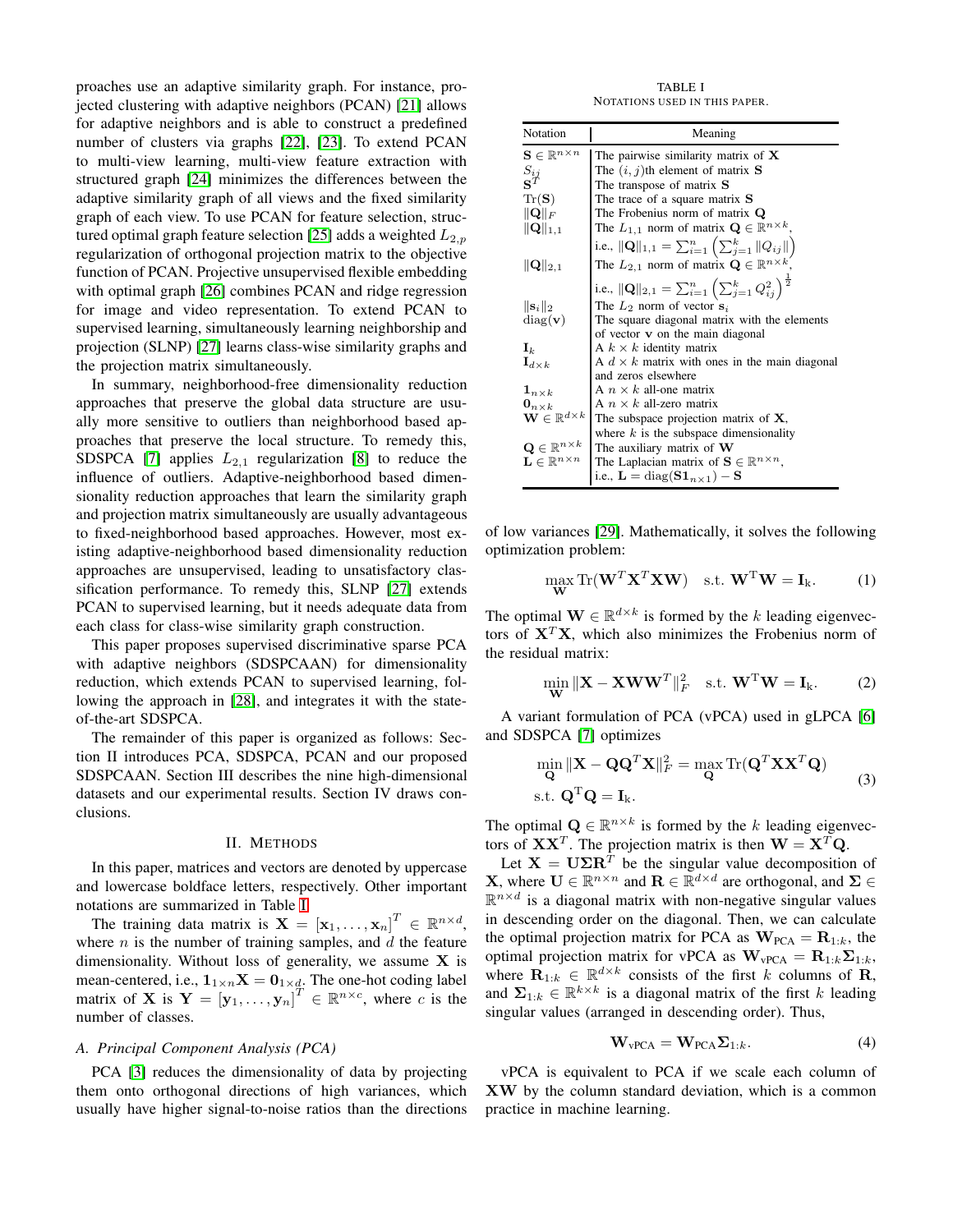# <span id="page-2-9"></span>*B. Supervised Discriminative Sparse PCA (SDSPCA)*

SDSPCA [\[7\]](#page-7-4) extends vPCA to supervised sparse linear dimensionality reduction, by integrating data information, label information and sparse regularization. The projection matrix W is obtained by

$$
\min_{\mathbf{W}, \mathbf{G}, \mathbf{Q}} \|\mathbf{X} - \mathbf{Q}\mathbf{W}^T\|_F^2 + \alpha \|\mathbf{Y} - \mathbf{Q}\mathbf{G}^T\|_F^2 + \beta \|\mathbf{Q}\|_{2,1}
$$
  
s.t.  $\mathbf{Q}^T \mathbf{Q} = \mathbf{I}_k$ , (5)

where  $\mathbf{G} \in \mathbb{R}^{c \times k}$ , and  $\alpha$  and  $\beta$  are scaling weights. Alternating optimization can be used to solve [\(5\)](#page-2-0), as follows.

When G and Q are fixed, setting the partial derivative of [\(5\)](#page-2-0) w.r.t. W to zero yields

$$
\mathbf{W} = \mathbf{X}^T \mathbf{Q}.
$$
 (6)

When Q and W are fixed, similarly, we have

$$
\mathbf{G} = \mathbf{Y}^T \mathbf{Q}.\tag{7}
$$

When  $W$  and  $G$  are fixed, substituting [\(6\)](#page-2-1) and [\(7\)](#page-2-2) into [\(5\)](#page-2-0) yields

$$
\min_{\mathbf{Q}} \|\mathbf{X} - \mathbf{Q}\mathbf{Q}^T\mathbf{X}\|_F^2 + \alpha \|\mathbf{Y} - \mathbf{Q}\mathbf{Q}^T\mathbf{Y}\|_F^2 + \beta \|\mathbf{Q}\|_{2,1}
$$
\n
$$
= \min_{\mathbf{Q}} - \text{Tr}(\mathbf{Q}^T\mathbf{X}\mathbf{X}^T\mathbf{Q}) - \alpha \text{Tr}(\mathbf{Q}^T\mathbf{Y}\mathbf{Y}^T\mathbf{Q}) + \beta \text{Tr}(\mathbf{Q}^T\mathbf{D}\mathbf{Q})
$$
\n
$$
= \min_{\mathbf{Q}} \text{Tr}(\mathbf{Q}^T(-\mathbf{X}\mathbf{X}^T - \alpha\mathbf{Y}\mathbf{Y}^T + \beta \mathbf{D})\mathbf{Q})
$$
\n
$$
\text{s.t. } \mathbf{Q}^T\mathbf{Q} = \mathbf{I}_k. \tag{8}
$$

The optimal  $Q$  is formed by the k trailing eigenvectors of  $\mathbf{Z} = -\mathbf{X}\mathbf{X}^T - \alpha \mathbf{Y}\mathbf{Y}^T + \beta \mathbf{D}$ , where  $\mathbf{D} \in \mathbb{R}^{n \times n}$  is a diagonal matrix with the *i*th diagonal element be [\[8\]](#page-7-5)

$$
D_{ii} = \frac{1}{2\sqrt{\sum_{j=1}^{k} Q_{ij}^2 + \epsilon}},\tag{9}
$$

where  $\epsilon$  is a small positive constant to avoid dividing by zero.

The pseudocode for optimizing SDSPCA is shown in Algorithm [1.](#page-2-3)

SDSPCA integrates data information and label information elegantly to seek for a discriminative low-dimensional subspace, and it does not involve any matrix inversion operation. Additionally, the sparse constraint of Q makes it robust to outliers. However, SDSPCA fails to utilize the neighborhood information.

# *C. Projected Clustering with Adaptive Neighbors (PCAN)*

Different from SDSPCA, which ignores neighborhood information, PCAN [\[21\]](#page-7-18) learns the projection matrix and neighbourhood relations simultaneously to perform unsupervised linear dimensionality reduction. Its projection matrix W is obtained by:

$$
\min_{\mathbf{W}, \mathbf{F}, \mathbf{S}} \sum_{i,j=1}^{n} \left( \|\mathbf{W}^{T}\mathbf{x}_{i} - \mathbf{W}^{T}\mathbf{x}_{j}\|_{2}^{2} S_{ij} + \gamma_{i} S_{ij}^{2} + \lambda \|\mathbf{f}_{i} - \mathbf{f}_{j}\|_{2}^{2} S_{ij} \right)
$$
\n
$$
= \min_{\mathbf{W}, \mathbf{F}, \mathbf{S}} 2 \operatorname{Tr} \left( \mathbf{W}^{T} \mathbf{X}^{T} \mathbf{L} \mathbf{X} \mathbf{W} \right) + \operatorname{Tr}(\mathbf{S}^{T} \mathbf{\Gamma} \mathbf{S}) + 2\lambda \operatorname{Tr} \left( \mathbf{F}^{T} \mathbf{L} \mathbf{F} \right)
$$
\ns.t.  $\mathbf{S} \mathbf{1}_{n \times 1} = \mathbf{1}_{n \times 1}, \mathbf{S} \geq 0, \mathbf{W}^{T} \mathbf{X}^{T} \mathbf{X} \mathbf{W} = \mathbf{I}_{k}, \mathbf{F}^{T} \mathbf{F} = \mathbf{I}_{c},$ \n(10)

# <span id="page-2-3"></span>Algorithm 1 The SDSPCA training algorithm [\[7\]](#page-7-4).

<span id="page-2-0"></span>**Input:**  $X \in \mathbb{R}^{n \times d}$ , the training data matrix;  $\mathbf{Y} \in \mathbb{R}^{n \times c}$ , the one-hot coding label matrix of **X**;  $k$ , the subspace dimensionality;  $\alpha$  and  $\beta$ , the scaling weights;  $\epsilon$ , a small positive constant; tol, the tolerance;  $T$ , the maximum number of iterations. **Output:** Projection matrix  $\mathbf{W} \in \mathbb{R}^{d \times k}$ . Initialize  $\mathbf{Z}_0 = -\mathbf{X}\mathbf{X}^T - \alpha \mathbf{Y}\mathbf{Y}^T$ ,  $\mathbf{D} = \mathbf{I}_n$ , and  $\mathbf{Q}_0 = \mathbf{0}_{n \times k}$ ; for  $t = 1$  to T do Calculate  $\mathbf{Z} = \mathbf{Z}_0 + \beta \mathbf{D}$ ;

<span id="page-2-2"></span><span id="page-2-1"></span>Construct  $Q$  by the k trailing eigenvectors of  $Z$ ; **if**  $||\mathbf{Q} - \mathbf{Q}_0||_{1,1}$  < tol then break; end if Update  $D$  using  $(9)$ ;  $\mathbf{Q}_0 = \mathbf{Q};$ end for Calculate W using [\(6\)](#page-2-1).

<span id="page-2-8"></span>where  $S \in \mathbb{R}^{n \times n}$  is the pairwise similarity matrix,  $L =$ diag( $\mathbf{S1}_{n\times1}$ ) –  $\mathbf{S} \in \mathbb{R}^{n\times n}$  is the Laplacian matrix,  $\mathbf{\Gamma} \in \mathbb{R}^{n\times n}$ is a diagonal matrix with the *i*th diagonal element being  $\gamma_i$ ,  $\lambda$  is a scaling weight,  $\mathbf{F} \in \mathbb{R}^{n \times c}$  is an auxiliary matrix for minimizing the  $c$  smallest eigenvalues of  $L$ . Since the multiplicity of  $\theta$  as an eigenvalue of  $\bf{L}$  is equal to the number of connected components of S [\[22\]](#page-7-19), [\[23\]](#page-7-20), a proper  $\lambda$  will lead to exactly  $c$  clusters indicated by  $S$ . Alternating optimization can be used to solve [\(10\)](#page-2-5), as follows.

<span id="page-2-4"></span>When  $\bf{F}$  and  $\bf{S}$  are fixed, [\(10\)](#page-2-5) becomes

$$
\min_{\mathbf{W}} \text{Tr}\left(\mathbf{W}^T \mathbf{X}^T \mathbf{L} \mathbf{X} \mathbf{W}\right) \quad \text{s.t. } \mathbf{W}^T \mathbf{X}^T \mathbf{X} \mathbf{W} = \mathbf{I}_k. \tag{11}
$$

The optimal  $W$  is formed by the k trailing eigenvectors of  $(\mathbf{X}^T\mathbf{X})^{-1}\mathbf{X}^T\mathbf{L}\mathbf{X}.$ 

When  $S$  and  $W$  are fixed, [\(10\)](#page-2-5) becomes

<span id="page-2-6"></span>
$$
\min_{\mathbf{F}} \text{Tr}\left(\mathbf{F}^T \mathbf{L} \mathbf{F}\right) \quad \text{s.t. } \mathbf{F}^T \mathbf{F} = \mathbf{I}_k. \tag{12}
$$

The optimal  $\bf{F}$  is formed by the c trailing eigenvectors of  $\bf{L}$ . When  $W$  and  $F$  are fixed, [\(10\)](#page-2-5) becomes

$$
\min_{\mathbf{S}} \sum_{i,j=1}^{n} \left( \|\mathbf{W}^T \mathbf{x}_i - \mathbf{W}^T \mathbf{x}_j\|_2^2 S_{ij} + \gamma_i S_{ij}^2 + \lambda \|\mathbf{f}_i - \mathbf{f}_j\|_2^2 S_{ij} \right)
$$
  
s.t.  $\mathbf{S} \mathbf{1}_{n \times 1} = \mathbf{1}_{n \times 1}, \mathbf{S} \ge 0.$  (13)

Let  $d_{ij}^x = \|\mathbf{W}^T \mathbf{x}_i - \mathbf{W}^T \mathbf{x}_j\|_2^2$ ,  $d_{ij}^f = \|\mathbf{f}_i - \mathbf{f}_j\|_2^2$ ,  $\mathbf{d}_i \in \mathbb{R}^{n \times 1}$ be a vector with the j-th element being  $d_{ij} = d_{ij}^x + \lambda d_{ij}^f$ , and  $s_i$  be the transpose of the *i*-th row of S. Then, [\(13\)](#page-2-6) can be written in a vector form as

<span id="page-2-7"></span><span id="page-2-5"></span>
$$
\min_{\mathbf{s}_i} \gamma_i \|\mathbf{s}_i\|_2^2 + \mathbf{d}_i^T \mathbf{s}_i \qquad \text{s.t. } \mathbf{s}_i^T \mathbf{1}_{n \times 1} = 1, \mathbf{s}_i \ge 0. \tag{14}
$$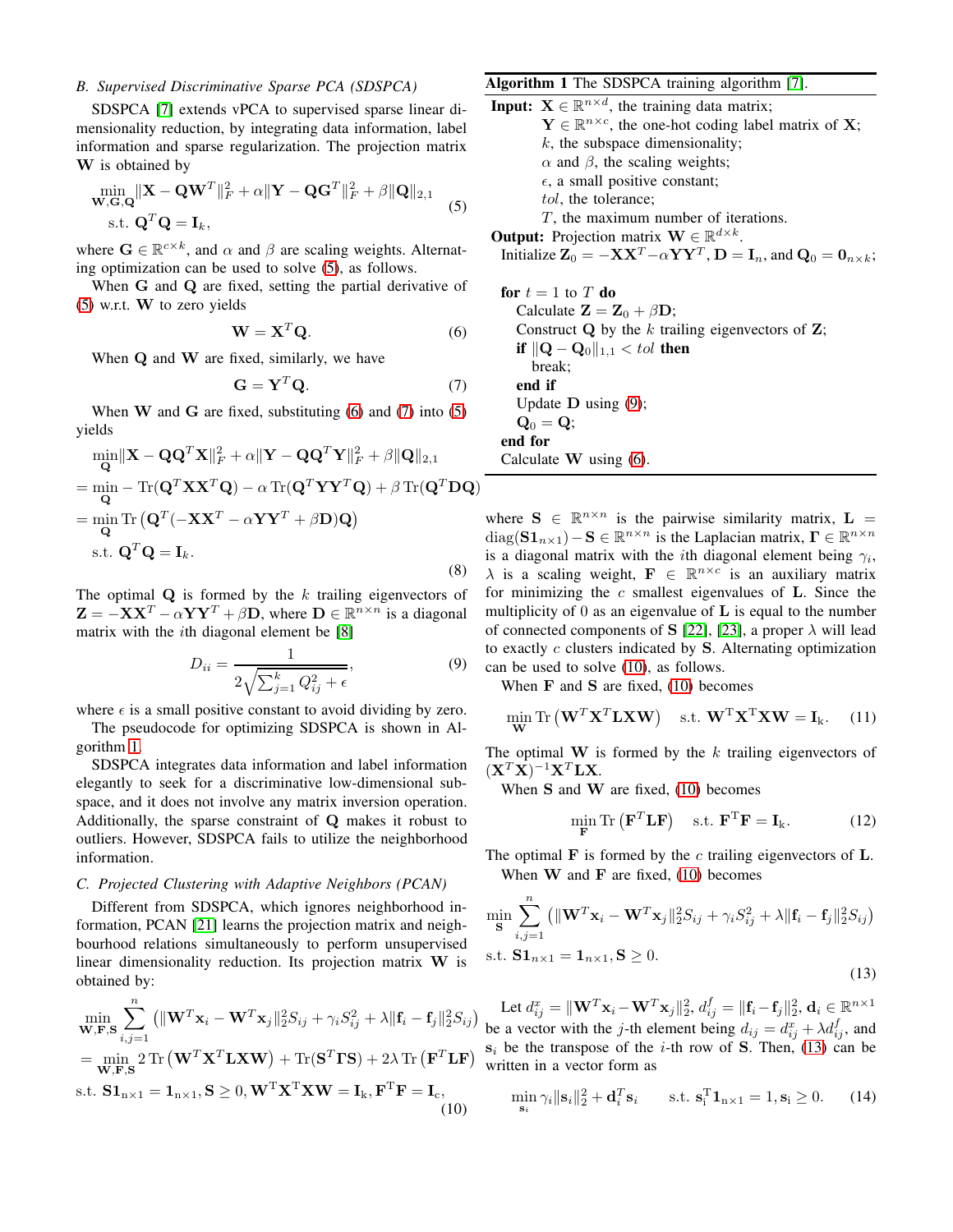Differentiating the Lagrangian  $\mathcal{L}(\mathbf{s}_i, \eta, \mathbf{b}) = \gamma_i ||\mathbf{s}_i||_2^2 + \mathbf{d}_i^T \mathbf{s}_i \eta(\mathbf{s}_i^T \mathbf{1}_{n \times 1} - 1) - \mathbf{b}^T \mathbf{s}_i$  corresponding to [\(14\)](#page-2-7) with respect to  $s_i$  and setting it to zero leads to

$$
\mathbf{s}_{i} = \frac{1}{2\gamma_{i}}(-\mathbf{d}_{i} + \eta \mathbf{1}_{n \times 1} + \mathbf{b}), \qquad (15)
$$

where  $\eta$ ,  $\mathbf{b} \geq 0$  are the Lagrangian multipliers. According to the Karush-Kuhn-Tucker (KKT) complementary condition, we have

$$
\mathbf{b}^T \mathbf{s}_i = 0. \tag{16}
$$

Then we can express the optimal  $s_i$  as

$$
\mathbf{s}_{i} = \frac{1}{2\gamma_{i}}(-\mathbf{d}_{i} + \eta \mathbf{1}_{n \times 1})_{+},\tag{17}
$$

where  $(x)_{+} = \max\{0, x\}.$ 

Without loss of generality, suppose  $d_{i1}, \ldots, d_{in}$  are ordered in ascending order. If the optimal  $s_i$  has only m nonzero elements, then according to  $(14)$  and $(17)$ , we have

$$
\begin{cases}\n\sum_{j=1}^{m} \frac{1}{2\gamma_i} (-d_{ij} + \eta) = 1, \\
\frac{1}{2\gamma_i} (-d_{im} + \eta) > 0, \\
\frac{1}{2\gamma_i} (-d_{i,m+1} + \eta) \le 0,\n\end{cases}
$$
\n(18)

which lead to

$$
\eta = \frac{1}{m} (2\gamma_i + \sum_{j=1}^{m} d_{ij}),
$$
\n(19)

and

$$
\frac{m}{2}d_{im} - \frac{1}{2}\sum_{j=1}^{m} d_{ij} < \gamma_i \le \frac{m}{2}d_{i,m+1} - \frac{1}{2}\sum_{j=1}^{m} d_{ij}.\tag{20}
$$

Substituting [\(17\)](#page-3-0) and [\(19\)](#page-3-1) into the objective function in [\(14\)](#page-2-7) yields

$$
\gamma_i \|\mathbf{s}_i\|_2^2 + \mathbf{d}_i^T \mathbf{s}_i
$$
  
= $\gamma_i \sum_{j=1}^m \left( \frac{1}{2\gamma_i} (-d_{ij} + \eta) \right)^2 + \sum_{j=1}^m \frac{d_{ij}}{2\gamma_i} (-d_{ij} + \eta)$   
= $\frac{\gamma_i}{m} + \frac{1}{4\gamma_i m} \left( (\sum_{j=1}^m d_{ij})^2 - m \sum_{j=1}^m d_{ij}^2 \right) + \frac{1}{m} \sum_{j=1}^m d_{ij},$  (21)

where  $(\sum_{j=1}^m d_{ij})^2 \le m \sum_{j=1}^m d_{ij}^2$  according to the Cauchy-Buniakowsky-Schwarz inequality. So, the objective function increases monotonously with respect to  $\gamma_i$ .

Taking  $\gamma_i$  as a dual variable, according to [\(20\)](#page-3-2) and[\(21\)](#page-3-3), the optimal  $\gamma_i$  can be expressed as

$$
\gamma_i = \frac{m}{2} d_{i,m+1} - \frac{1}{2} \sum_{j=1}^m d_{ij}.
$$
 (22)

Substituting [\(19\)](#page-3-1) and [\(22\)](#page-3-4) into [\(17\)](#page-3-0) yields the optimal  $s_i$ , which can be expressed as

<span id="page-3-6"></span>
$$
\mathbf{s}_{i} = \left(\frac{d_{i,m+1} - \mathbf{d}_{i}}{md_{i,m+1} - \sum_{j=1}^{m} d_{ij} + \epsilon}\right)_{+},
$$
 (23)

where  $\epsilon$  is a small positive constant to avoid dividing by zero. The detailed optimization routine of PCAN is shown in Algorithm [2.](#page-3-5)

<span id="page-3-5"></span><span id="page-3-0"></span>

| Algorithm 2 The PCAN training algorithm [21].                                                                                      |
|------------------------------------------------------------------------------------------------------------------------------------|
| <b>Input:</b> $X \in \mathbb{R}^{n \times d}$ , the training data matrix;                                                          |
| $k$ , subspace dimensionality;                                                                                                     |
| c, number of clusters;                                                                                                             |
| $m$ , number of nearest neighbors;                                                                                                 |
| $\epsilon$ , a small positive constant;                                                                                            |
| <i>tol</i> , absolute tolerance;                                                                                                   |
| $T$ , maximum number of iterations.                                                                                                |
| <b>Output:</b> Projection matrix $\mathbf{W} \in \mathbb{R}^{d \times k}$ .                                                        |
| Initialize $d_{ij}$ as $\ \mathbf{x}_i - \mathbf{x}_j\ _2^2$ , and <b>S</b> using (23);                                            |
| $\lambda = 1$ ;                                                                                                                    |
| for $t=1$ to T do                                                                                                                  |
| $S = (S + S^{T})/2;$                                                                                                               |
| $\mathbf{L} = \text{diag}(\mathbf{S} \mathbf{1}_n) - \mathbf{S};$                                                                  |
| Construct $W$ by the $k$ trailing eigenvectors<br>- of                                                                             |
| $(\mathbf{X}^T \mathbf{X})^{-1} \mathbf{X}^T \mathbf{L} \mathbf{X}$ ;                                                              |
| Construct $\bf{F}$ by the c trailing eigenvectors of $\bf{L}$ ;                                                                    |
| Calculate the $c+1$ smallest eigenvalues of <b>L</b> in ascending                                                                  |
| order as $e_1, e_2, \ldots, e_{c+1}$ ;                                                                                             |
| if $\sum_{i=1}^{c} e_i > tol$ then                                                                                                 |
| $\begin{array}{c} \lambda=2\lambda;\\ \mbox{else if } \sum_{i=1}^{c+1}e_i$                                                         |
|                                                                                                                                    |
| $\lambda = \lambda/2;$                                                                                                             |
| else                                                                                                                               |
| break;                                                                                                                             |
| end if                                                                                                                             |
| Calculate $d_{ij} =   \mathbf{W}^T \mathbf{x}_i - \mathbf{W}^T \mathbf{x}_j  _2^2 + \lambda   \mathbf{f}_i - \mathbf{f}_i  _2^2$ ; |
| Update S using $(23)$ ;                                                                                                            |
| end for                                                                                                                            |

<span id="page-3-3"></span><span id="page-3-2"></span><span id="page-3-1"></span>After being updated by [\(23\)](#page-3-6), **S** is replaced by  $(S + S<sup>T</sup>)/2$ for symmetry. The sum of the  $c$  smallest eigenvalues of  $\mathbf{L}$ ,  $\sum_{i=1}^{c} e_i$ , is used to restrict the rank of **L** since the eigenvalues of the Laplacian matrix **L** are non-negative. When  $\sum_{i=1}^{c} e_i$  > tol, the rank of **L** is larger than  $n - c$ , and the number of connected components of S is smaller than  $c$  [\[22\]](#page-7-19), [\[23\]](#page-7-20), so  $\lambda$  is multiplied by 2 to strengthen the impact of Tr ( $\mathbf{F}^T \mathbf{L} \mathbf{F}$ ). When  $\sum_{i=1}^{c+1} e_i < tol$ , the opposite is performed. We did not use a global  $\gamma$ , whose value is the average of all  $\gamma_i$ , as in [\[21\]](#page-7-18); instead, we used the optimal  $\gamma_i$  to update the *i*-th row of **S**  $(s_i^T)$  for faster convergence.

<span id="page-3-4"></span>PCAN simultaneously learns the projection matrix and neighbourhood relations to perform dimensionality reduction and construct exactly c clusters based on S. However,  $X^T X$ can be singular, especially for high-dimensional data, so the construction of W may not be accurate. In addition, PCAN fails to utilize the label information for better discrimination.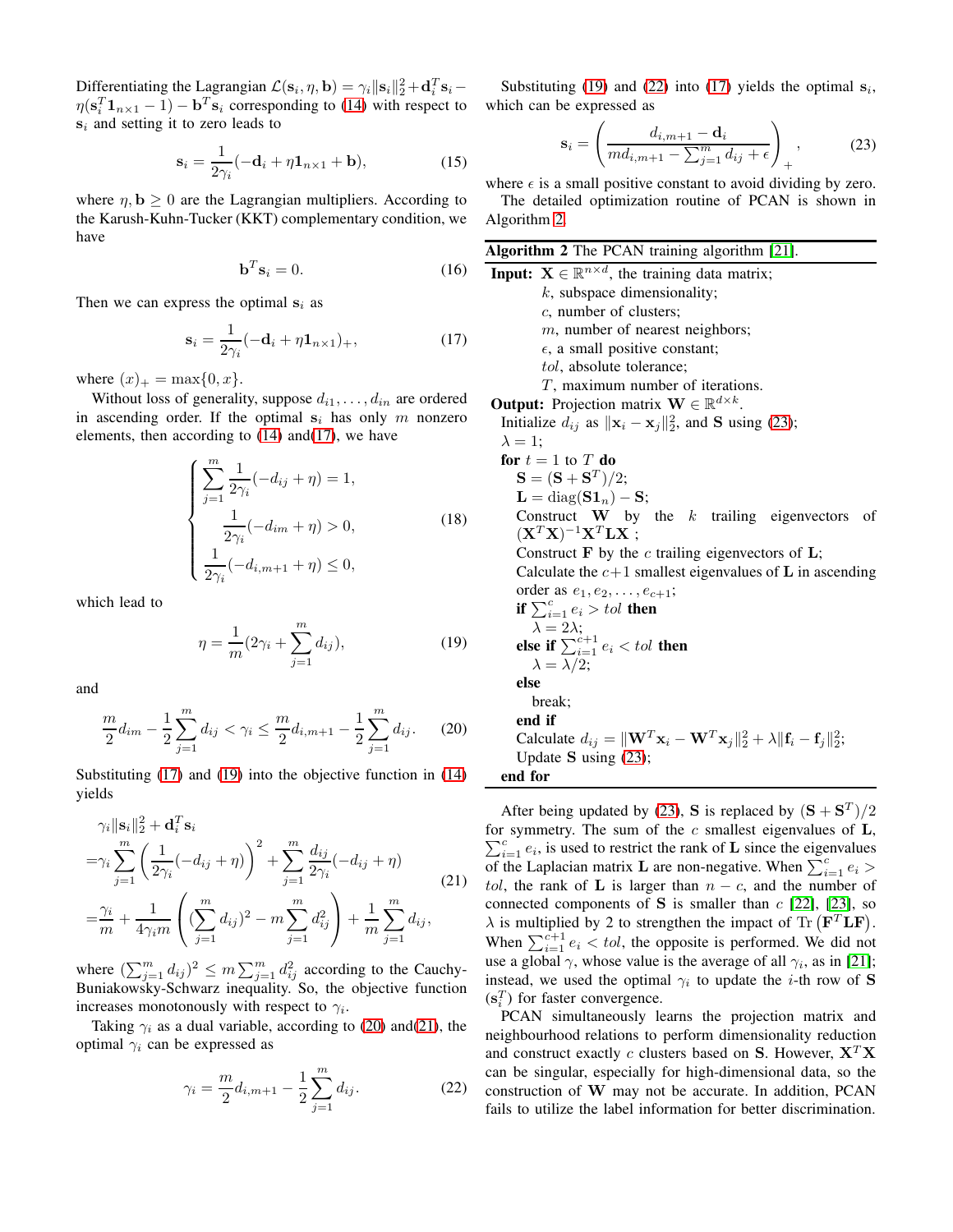# <span id="page-4-3"></span>*D. Supervised Discriminative Sparse PCA with Adaptive Neighbors (SDSPCAAN)*

To take the advantages of SDSPCA and PCAN and avoid their limitations, we propose SDSPCAAN to integrate SD-SPCA and PCAN together. Its projection matrix is obtained by

$$
\min_{\mathbf{Q}, \mathbf{S}} \|\mathbf{X} - \mathbf{Q} \mathbf{Q}^T \mathbf{X}\|_F^2 + \alpha \|\mathbf{Y} - \mathbf{Q} \mathbf{Q}^T \mathbf{Y}\|_F^2 + \beta \|\mathbf{Q}\|_{2,1} \n+ \frac{1}{2} \delta \left[ 2 \operatorname{Tr}(\mathbf{Q}^T \mathbf{X} \mathbf{X}^T \mathbf{L} \mathbf{X} \mathbf{X}^T \mathbf{Q}) + \operatorname{Tr}(\mathbf{S}^T \mathbf{\Gamma} \mathbf{S}) + 2\lambda \operatorname{Tr}(\mathbf{Y}^T \mathbf{L} \mathbf{Y}) \right] \text{s.t. } \mathbf{Q}^T \mathbf{Q} = \mathbf{I}_k, \mathbf{S} \mathbf{1}_{n \times 1} = \mathbf{1}_{n \times 1}, \mathbf{S} \ge 0,
$$
\n(24)

where  $\delta > 0$  is a scaling weight.

We construct SDSPCA based on [\(8\)](#page-2-8), and PCAN based on [\(10\)](#page-2-5). We replace W in PCAN with  $X<sup>T</sup>Q$  based on [\(6\)](#page-2-1) to avoid matrix inversion error, and  $\bf{F}$  in PCAN with  $\bf{Y}$  to utilize label information, following [\[28\]](#page-7-25). Alternating optimization can be used to solve [\(24\)](#page-4-0), as follows.

When S is fixed, [\(24\)](#page-4-0) becomes

$$
\min_{\mathbf{Q}} \|\mathbf{X} - \mathbf{Q}\mathbf{Q}^T\mathbf{X}\|_F^2 + \alpha \|\mathbf{Y} - \mathbf{Q}\mathbf{Q}^T\mathbf{Y}\|_F^2 + \beta \|\mathbf{Q}\|_{2,1} \n+ \delta \operatorname{Tr} (\mathbf{Q}^T \mathbf{X} \mathbf{X}^T \mathbf{L} \mathbf{X} \mathbf{X}^T \mathbf{Q}) \n= \min_{\mathbf{Q}} - \operatorname{Tr} (\mathbf{Q}^T \mathbf{X} \mathbf{X}^T \mathbf{Q}) - \alpha \operatorname{Tr} (\mathbf{Q}^T \mathbf{Y} \mathbf{Y}^T \mathbf{Q}) + \beta \operatorname{Tr} (\mathbf{Q}^T \mathbf{D} \mathbf{Q}) \n+ \delta \operatorname{Tr} (\mathbf{Q}^T \mathbf{X} \mathbf{X}^T \mathbf{L} \mathbf{X} \mathbf{X}^T \mathbf{Q}) \n= \min_{\mathbf{Q}} \operatorname{Tr} (\mathbf{Q}^T (-\mathbf{X} \mathbf{X}^T - \alpha \mathbf{Y} \mathbf{Y}^T + \beta \mathbf{D} + \delta \mathbf{X} \mathbf{X}^T \mathbf{L} \mathbf{X} \mathbf{X}^T) \mathbf{Q}) \n= \operatorname{st.} \mathbf{Q}^T \mathbf{Q} = \mathbf{I}_k.
$$
\n(25)

The optimal Q is formed by the k trailing eigenvectors of  $\mathbf{Z} =$  $-\mathbf{X}\mathbf{X}^T - \alpha \mathbf{Y}\mathbf{Y}^T + \beta \mathbf{D} + \delta \mathbf{X}\mathbf{X}^T \mathbf{L}\mathbf{X}\mathbf{X}^T$ , where  $\mathbf{D} \in \mathbb{R}^{n \times n}$ is a diagonal matrix expressed in [\(9\)](#page-2-4).

When  $Q$  is fixed,  $(24)$  becomes

$$
\min_{\mathbf{S}} 2 \operatorname{Tr} \left( \mathbf{Q}^T \mathbf{X} \mathbf{X}^T \mathbf{L} \mathbf{X} \mathbf{X}^T \mathbf{Q} \right) + \operatorname{Tr}(\mathbf{S}^T \mathbf{\Gamma} \mathbf{S}) + 2\lambda \operatorname{Tr} \left( \mathbf{Y}^T \mathbf{L} \mathbf{Y} \right)
$$
  
s.t.  $\mathbf{S} \mathbf{1}_{n \times 1} = \mathbf{1}_{n \times 1}, \mathbf{S} \ge 0.$  (26)

Same as in PCAN, the optimal  $s_i$  can be expressed as

$$
\mathbf{s}_{i} = (\frac{d_{i,m+1} - \mathbf{d}_{i}}{md_{i,m+1} - \sum_{j=1}^{m} d_{ij} + \epsilon})_{+},
$$
 (27)

where  $d_{ij} = ||\mathbf{Q}^T \mathbf{X} \mathbf{x}_i - \mathbf{Q}^T \mathbf{X} \mathbf{x}_j||_2^2 + \lambda ||\mathbf{y}_i - \mathbf{y}_j||_2^2$ , and  $\epsilon$  is a small positive constant to avoid dividing by zero.

The detailed optimization routine of SDSPCAAN is given in Algorithm [3.](#page-4-1) When  $\delta$  in SDSPCAAN is set to zero, it degrades to SDSPCA (Section [II-B\)](#page-2-9). When  $\delta$  in SDSPCAAN is set to infinity, SDSPCAAN degrades to supervised PCAN (SPCAN). When fixing the similarity graph S at its initial value, SDSPCAAN degrades to SDSPCA-LPP, a combination of SDSPCA and LPP.

#### III. EXPERIMENTS

Experiments on nine real-world datasets are performed in this section to demonstrate the performance of the proposed SDSPCAAN.

# <span id="page-4-1"></span>Algorithm 3 The proposed SDSPCAAN training algorithm.

<span id="page-4-0"></span>**Input:**  $X \in \mathbb{R}^{n \times d}$ , the training data matrix;  $\mathbf{Y} \in \mathbb{R}^{n \times c}$ , the corresponding one-hot coding label matrix of X;  $k$ , subspace dimensionality; m, number of nearest neighbors;  $\alpha$ ,  $\beta$  and  $\delta$ , scaling weights;  $\epsilon$ , small positive constant; tol, absolute tolerance;  $T$ , maximum number of iterations. **Output:** Projection matrix  $\mathbf{W} \in \mathbb{R}^{d \times k}$ .  $\mathbf{Z}_0 = -\mathbf{X}\mathbf{X}^T - \alpha\mathbf{Y}\mathbf{Y}^T;$  $D = I_n;$  $\mathbf{Q}_0 = \mathbf{0}_{n \times k}$ ; Initialize  $d_{ij}$  as  $\|\mathbf{x}_i - \mathbf{x}_j\|_2^2$ , and S using [\(27\)](#page-4-2);  $\lambda = 1;$ for  $t = 1$  to T do  ${\bf S}=({\bf S}+{\bf S}^T)/2;$  $\mathbf{L} = \text{diag}(\mathbf{S} \mathbf{1}_n) - \mathbf{S};$  $\mathbf{Z} = \mathbf{Z}_0 + \beta \mathbf{D} + \delta \mathbf{X} \mathbf{X}^T \mathbf{L} \mathbf{X} \mathbf{X}^T;$ Construct  $Q$  by the k trailing eigenvectors of  $Z$ ; Calculate the  $c+1$  smallest eigenvalues of **L** in ascending order as  $e_1, e_2, \ldots, e_{c+1}$ ; if  $\sum_{i=1}^{c} e_i > tol$  then  $λ = 2λ;$ else if  $\sum_{i=1}^{c+1} e_i < tol$  then  $\lambda = \lambda/2;$ else if  $\|$ Q – Q<sub>0</sub> $\|$ <sub>1,1</sub> < tol then break; end if Update  $D$  using  $(9)$ ; Calculate  $d_{ij} = \|\mathbf{Q}^T \mathbf{X} \mathbf{x}_i - \mathbf{Q}^T \mathbf{X} \mathbf{x}_j\|_2^2 + \lambda \|\mathbf{y}_i - \mathbf{y}_j\|_2^2$ ; Update S using [\(27\)](#page-4-2);  $\mathbf{Q}_0 = \mathbf{Q};$ end for  $\mathbf{W} = \mathbf{X}^T \mathbf{Q}.$ 

#### *A. Datasets*

<span id="page-4-2"></span>The following nine high-dimensional benchmark classification datasets were used in the experiments:

- 1) Musk1 [\[30\]](#page-7-27), which consists of 476 conformations belonging to 207 musk molecules and 269 non-musk molecules. Each conformation is described by 166 features.
- 2) MSRA25, which contains 1,799 front-face images of 12 distinct subjects with different background and illumination conditions. In our experiment, all images were resized to  $16\times16$ .
- 3) Palm, which includes 2,000 images of palm prints from 100 distinct individuals. In our experiment, all images were down-sampled to  $16\times16$ .
- 4) USPST, which contains 2,007 images of handwritten digits from 0 to 9. This dataset was sampled from the original USPS dataset. In our experiment, all images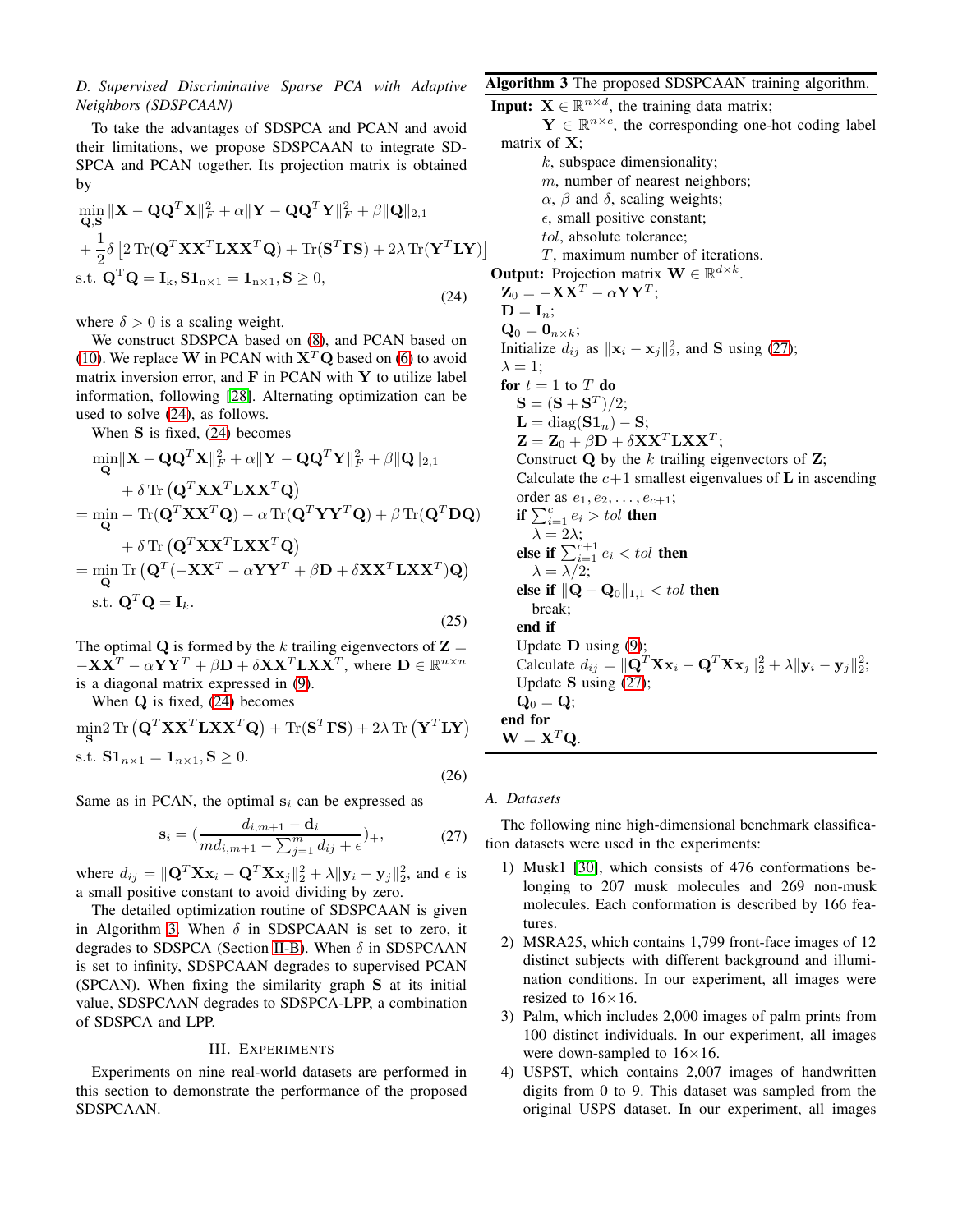were down-sampled to  $16\times16$ .

- 5) Isolet [\[30\]](#page-7-27), which contains 1,560 samples from 30 subjects who spoke the name of each alphabet letter twice. Each sample is described by 617 features.
- 6) Yale, which contains 165 gray-scale face images of 15 distinct subjects. Each subject has 11 images with different facial expressions or configurations: centerlight, with glasses, happy, left-light, without glasses, normal, right-light, sad, sleepy, surprised, and wink. In our experiment, all images were down-sampled to 32×32.
- 7) ORL, which contains 400 face images from 40 distinct subjects. Each subject has 10 images with varying shooting time, lighting, facial expressions and facial details. In our experiment, all images were down-sampled to 32×32.
- 8) COIL20 [\[31\]](#page-7-28), which contains 1,440 gray-scale images from 20 distinct objects. Each object has 72 images taken at pose interval of 5 degrees. In our experiment, all images were down-sampled to  $32\times32$ .
- 9) YaleB, which contains 2,414 near frontal face images from 38 distinct subjects. Each subject has 64 images under different illuminations. In our experiment, all images were cropped and resized to  $32 \times 32$ .
- A summary of the nine datasets is shown in Table [II.](#page-5-0)

<span id="page-5-0"></span>TABLE II SUMMARY OF THE NINE HIGH-DIMENSIONAL CLASS IFICATION DATASETS.

| Dataset             | No. of Samples | No. of Features | No. of Classes |
|---------------------|----------------|-----------------|----------------|
| Musk1 <sup>1</sup>  | 476            | 166             | 2              |
| MSRA25 <sup>2</sup> | 1,799          | 256             | 12             |
| Palm <sup>2</sup>   | 2,000          | 256             | 100            |
| USPST <sup>2</sup>  | 2,007          | 256             | 10             |
| Isolet <sup>3</sup> | 1,560          | 617             | 2              |
| Yale <sup>4</sup>   | 165            | 1,024           | 15             |
| ORL <sup>5</sup>    | 400            | 1,024           | 40             |
| COLL20 <sup>6</sup> | 1,440          | 1,024           | 20             |
| YaleB <sup>7</sup>  | 2.414          | 1,024           | 38             |

<sup>1</sup> [http://archive.ics.uci.edu/ml/datasets/musk+\(version+1 \)](http://archive.ics.uci.edu/ml/datasets/musk+(version+1)

<sup>2</sup> <http://www.escience.cn/people/fpnie/index.html>

<http://archive.ics.uci.edu/ml/datasets/ISOLET>

<sup>4</sup> [http://www.cad.zju.edu.cn/home/dengcai/Data/Yale/Yale](http://www.cad.zju.edu.cn/home/dengcai/Data/Yale/Yale_32x32.mat) 32x32.mat

<sup>5</sup> [http://www.cad.zju.edu.cn/home/dengcai/Data/ORL/ORL](http://www.cad.zju.edu.cn/home/dengcai/Data/ORL/ORL_32x32.mat) 32x32.mat

<sup>6</sup> <http://www.cad.zju.edu.cn/home/dengcai/Data/COIL20/COIL20.mat>

<sup>7</sup> [http://www.cad.zju.edu.cn/home/dengcai/Data/YaleB/YaleB](http://www.cad.zju.edu.cn/home/dengcai/Data/YaleB/YaleB_32x32.mat) 32x32.mat

# *B. Algorithms*

We compared the performance of eight different dimensionality reduction approaches:

- 1) *Baseline*, which uses  $I_k$  as the projection matrix, i.e., the first  $k$  features are used in classification.
- 2) *PCA*, the most popular unsupervised dimensionality reduction approach, introduced in Section [II-A.](#page-1-1)
- 3) *JPCDA* [\[32\]](#page-7-29), which unifies PCA and LDA. It first performs PCA to reduce the feature dimensionality to  $k$ , then LDA to further reduce the feature dimensionality to c. The two steps are optimized simultaneously.
- 4) *SDSPCA* [\[7\]](#page-7-4), a supervised sparse extension of PCA, introduced in Section [II-B.](#page-2-9) It was implemented by setting  $\delta$  in SDSPCAAN to zero.
- 5) *SLNP* [\[27\]](#page-7-24), a supervised version of PCAN. SLNP learns the class-wise similarity graphs and the projection matrix simultaneously.
- 6) *SPCAN*, a supervised PCAN, implemented by removing the first three terms in the objective function of [\(24\)](#page-4-0).
- 7) *SDSPCA-LPP*, a combination of SDSPCA and LPP, implemented by fixing the similarity graph S in SD-SPCAAN at its initial value.
- 8) *SDSPCAAN*, our proposed algorithm, introduced in Section [II-D.](#page-4-3)
- A comparison of the eight algorithms is shown in Table [III.](#page-5-1)

TABLE III COMPARISON OF THE EIGHT ALGORITHMS.

<span id="page-5-1"></span>

| Algorithm       | Preserve Global Preserve Local<br>Data Structure   Data Structure   Neighborhood | Adaptive | Supervised |
|-----------------|----------------------------------------------------------------------------------|----------|------------|
| <b>Baseline</b> |                                                                                  |          |            |
| <b>PCA</b>      |                                                                                  |          |            |
| <b>JPCDA</b>    |                                                                                  |          |            |
| <b>SDSPCA</b>   |                                                                                  |          |            |
| <b>SLNP</b>     |                                                                                  |          |            |
| <b>SPCAN</b>    |                                                                                  |          |            |
| SDSPCA-LPP      |                                                                                  |          |            |
| <b>SDSPCAAN</b> |                                                                                  |          |            |

#### *C. Experimental Setup*

We used 1-nearest neighbor based on standardized Euclidean distance (so that PCA and vPCA are equivalent) as the base classifier. The subspace dimensionality  $k$  was tuned from  $\{10, 20, \ldots, 100\}$ , with the constraint that k must be no larger than  $n$  and  $d$ , and no smaller than  $c$ . We set  $\epsilon = 2^{-52} = 2.2204 \times 10^{-16}$  (*eps* in Matlab), tol =  $10^{-3}$ , and  $T = 500$  for all iterative approaches (JPCDA, SDSPCA, SLNP, SPCAN, SDSPCA-LPP and SDSPCAAN). For JPCDA,  $\eta$  was tuned from  $\{0.01, 0.1, 1, 10, 100\}$ . For SDSPCA, SDSPCA-LPP and SDSPCAAN,  $\alpha$  and  $\beta$  were tuned from  $\{0.01, 0.1, 1, 10, 100\} \cdot Tr(XX^T) / Tr(YY^T)$  and  ${0.01, 0.1, 1, 10, 100} \cdot Tr(XX^T) / Tr(D)$ , respectively. For SDSPCA-LPP and SDSPCAAN,  $\delta$  was also tuned from  ${0.01, 0.1, 1, 10, 100} \cdot Tr(XX^T) / Tr(XX^T LXX^T).$ 

We randomly partitioned each dataset into three subsets: 20% for training, 40% for validation, and the remaining 40% for test. We repeated this process 10 times for each of the nine datasets, and recorded the test balanced classification accuracies (BCAs; the average of the per-class classification accuracies) [\[33\]](#page-7-30) as our performance measure.

# *D. Experimental Results*

The mean and standard deviation of the test BCAs in 10 runs are shown in Table [IV.](#page-6-2) The largest value (best performance) on each dataset is marked in bold. Note that SLNP cannot run on datasets Palm, Yale and ORL, because there are no adequate samples in each class.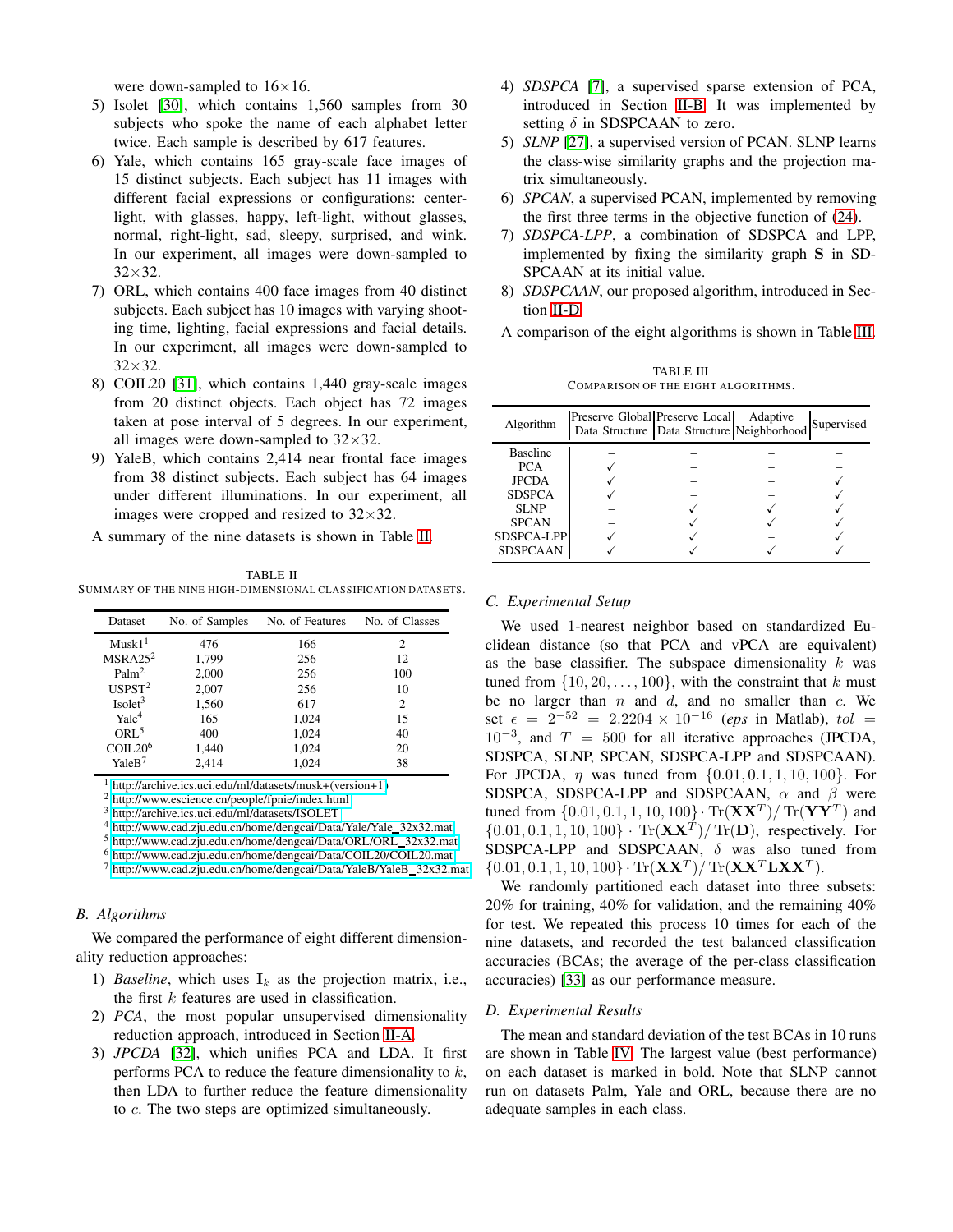TABLE IV MEAN AND STANDARD DEVIATION OF BCAS(%) OF THE EIGHT APPROACHES ON THE NINE DATASETS.

<span id="page-6-2"></span>

| Dataset            | <b>Baseline</b>  | <b>PCA</b>       | <b>JPCDA</b>     | <b>SDSPCA</b>    | <b>SLNP</b>      | <b>SPCAN</b>      | SDSPCA-LPP       | <b>SDSPCAAN</b>  |
|--------------------|------------------|------------------|------------------|------------------|------------------|-------------------|------------------|------------------|
| Musk1              | $79.47 + 2.35$   | $76.03 + 3.75$   | 74.06±4.14       | $77.32 \pm 1.89$ | $66.78 \pm 4.47$ | $71.33 + 4.49$    | $78.04 + 2.59$   | $77.31 + 3.24$   |
| MSRA25             | $98.15 + 0.61$   | $98.89 \pm 0.45$ | $99.73 \pm 0.14$ | $99.77 \pm 0.20$ | $99.76 \pm 0.17$ | $43.36 \pm 11.54$ | $99.68 \pm 0.32$ | $99.78 \pm 0.13$ |
| Palm               | $90.58 + 1.65$   | $96.71 + 0.80$   | $97.36 \pm 0.97$ | $96.94 \pm 0.92$ |                  | $61.45 + 3.15$    | $97.14 + 1.01$   | $96.88 \pm 0.92$ |
| <b>USPST</b>       | $68.06 + 1.69$   | $85.28 + 1.45$   | $86.04 + 1.48$   | $87.76 \pm 0.81$ | $81.66 \pm 1.71$ | $17.91 + 2.49$    | $87.89 + 1.22$   | $87.52 + 1.00$   |
| Isolet             | $66.01 + 1.95$   | $83.98 + 2.01$   | $81.19 + 1.56$   | $84.26 \pm 1.56$ | $91.78 + 1.39$   | $75.73 + 2.00$    | $86.29 + 2.01$   | $86.66 + 2.40$   |
| Yale               | $23.57 + 6.31$   | $40.44 + 4.55$   | $44.67 + 5.87$   | $39.83 + 3.55$   |                  | $47.16 + 4.82$    | $38.95 + 3.74$   | $48.24 + 4.40$   |
| ORL                | $30.56 + 4.00$   | $58.32 \pm 5.19$ | $61.85 + 3.76$   | $63.35 + 4.21$   |                  | $69.70 + 5.71$    | $63.72 + 4.71$   | $69.69 + 5.78$   |
| COIL <sub>20</sub> | $62.29 + 1.58$   | $93.21 + 1.63$   | $94.90 + 0.98$   | $94.42 + 1.54$   | $92.78 \pm 0.96$ | $92.77 + 1.51$    | $95.80 + 0.59$   | $97.12 + 0.96$   |
| YaleB              | $50.07 + 1.70$   | $78.94 + 0.96$   | $83.71 + 1.37$   | 78.84±0.96       | $80.86 \pm 1.06$ | $78.93 + 1.80$    | $79.88 + 1.55$   | $80.08 + 1.13$   |
| Average            | $63.20 \pm 1.02$ | 79.09 ± 0.67     | $80.39 \pm 1.17$ | $80.27 + 0.63$   |                  | $62.04 + 1.94$    | $80.82 + 0.65$   | $82.59 + 0.92$   |

Table [IV](#page-6-2) shows that:

- 1) Our proposed SDSPCAAN performed the best on three out of the nine datasets, and close to the best on the remaining six datasets. On average, SDSPCAAN performed the best.
- 2) SDSPCAAN outperformed SDSPCA on six out of the nine datasets, and slightly under-performed SDSPCA on the remaining three datasets. These results suggested that the features learnt by SDSPCA may not be adequate since it did not utilize the local data structure information, which is particularly evident on the Yale and ORL datasets.
- 3) SDSPCAAN outperformed SPCAN on eight of the nine datasets, and slightly under-performed SPCAN on the remaining one dataset. These results suggested that the futures learnt by SPCAN may not be adequate, since it did not utilize the global data structure information, which is particularly evident on the MSRA25 and USPST datasets.
- 4) SDSPCAN outperformed SDSPCA-LPP on six of the nine datasets, and under-performed it on the remaining three datasets. These indicated that the fixed similarity graph in SDSPCA-LPP may lead to suboptimal results, and our proposed SDSPCAAN can improve it by effectively utilizing local data structure information through adaptive-neighborhood.

In summary, SDSPCAAN outperformed other state-of-theart dimensionality reduction approaches, because it can effectively utilize both global and local data structure information by combining SDSPCA and PCAN.

# *E. Effect of the Subspace Dimensionality*

To study the effect of the subspace dimensionality  $k$ , we varied k in [10, 100] while keeping other parameters ( $\alpha$ ,  $\beta$ and  $\delta$ ) at their best value, and recorded the averaged test BCA of all nine datasets, as shown in Fig. [1.](#page-6-3) For  $k \in [10, 100]$ , our proposed SDSPCAAN always outperformed the stateof-the-art JPCDA and SDSPCA. This again indicated that SDSPCAAN can effectively utilize both global and local data structure information, by combining SDSPCA and PCAN.



<span id="page-6-3"></span>Fig. 1. BCA versus the subspace dimensionality  $k$ .

#### *F. SDSPCAAN Parameters Sensitivity*

SDSPCAAN has three parameters,  $\alpha$ ,  $\beta$  and  $\delta$ . It is important to analyze how these parameters affect its performance. The results are shown in Fig. [2.](#page-7-31) Take Fig. [2\(a\)](#page-7-32) as an example. We changed  $\beta$  and  $\delta$ , while keeping other parameters (k and  $\alpha$ ) at their best value, and recorded the averaged test BCA of all nine datasets. We may conclude that SDSPCAAN is robust to  $\alpha$  and  $\beta$  in the range [0.01, 100], but sensitive to  $\delta$ .

# IV. CONCLUSION

In this paper, we have proposed a novel linear dimensionality reduction approach, SDSPCAAN, that unifies SDSPCA and PCAN to extract the most discriminant features for classification. Our experiments demonstrated that SDSPCAAN can effectively utilize both global and local data structure information in dimensionality reduction, and learning the similarity graph from adaptive neighbors can further improves its performance. When the extracted features were used in a 1 nearest neighbor classifier, SDSPCAAN outperformed several state-of-the-art linear dimensionality reductions approaches.

#### **REFERENCES**

- <span id="page-6-0"></span>[1] G. Chao, Y. Luo, and W. Ding, "Recent advances in supervised dimension reduction: A survey," *Machine Learning and Knowledge Extraction*, vol. 1, no. 1, pp. 341–358, 2019.
- <span id="page-6-1"></span>[2] J. P. Cunningham and Z. Ghahramani, "Linear dimensionality reduction: Survey, insights, and generalizations," *Journal of Machine Learning Research*, vol. 16, no. 89, pp. 2859–2900, 2015.